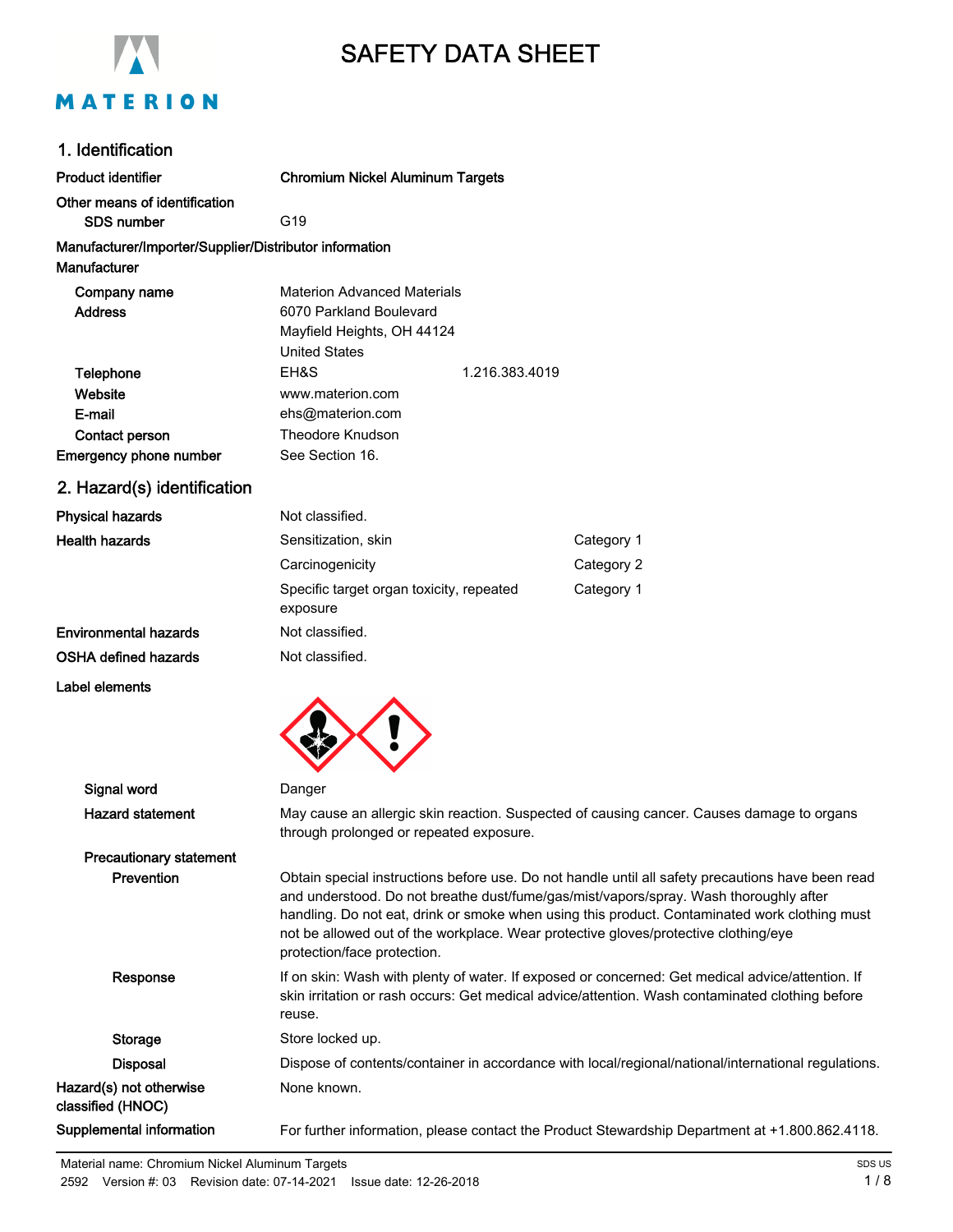# 3. Composition/information on ingredients

### Mixtures

| Chemical name | Common name and synonyms | CAS number | %        |
|---------------|--------------------------|------------|----------|
| Aluminum      |                          | 7429-90-5  | 58 - 90  |
| Chromium      |                          | 7440-47-3  | $5 - 30$ |
| Nickel        |                          | 7440-02-0  | $5 - 12$ |

### 4. First-aid measures

| Inhalation                                                                   | Move to fresh air. Call a physician if symptoms develop or persist.                                                                                                                 |
|------------------------------------------------------------------------------|-------------------------------------------------------------------------------------------------------------------------------------------------------------------------------------|
| <b>Skin contact</b>                                                          | Remove contaminated clothing immediately and wash skin with soap and water. In case of<br>eczema or other skin disorders: Seek medical attention and take along these instructions. |
| Eye contact                                                                  | Rinse with water. Get medical attention if irritation develops and persists.                                                                                                        |
| Ingestion                                                                    | Rinse mouth. Get medical attention if symptoms occur.                                                                                                                               |
| Most important<br>symptoms/effects, acute and<br>delayed                     | May cause an allergic skin reaction. Dermatitis. Rash. Prolonged exposure may cause chronic<br>effects.                                                                             |
| Indication of immediate medical<br>attention and special treatment<br>needed | Provide general supportive measures and treat symptomatically. Keep victim under observation.<br>Symptoms may be delayed.                                                           |
| <b>General information</b>                                                   | IF exposed or concerned: Get medical advice/attention. If you feel unwell, seek medical advice<br>(show the label where possible). Wash contaminated clothing before reuse.         |
| 5. Fire-fighting measures                                                    |                                                                                                                                                                                     |
| Suitable extinguishing media                                                 | Powder. Dry sand. Water Spray or Fog.                                                                                                                                               |
| Unsuitable extinguishing media                                               | Carbon dioxide (CO2).                                                                                                                                                               |
| Specific hazards arising from<br>the chemical                                | No unusual fire or explosion hazards noted.                                                                                                                                         |
| Special protective equipment<br>and precautions for firefighters             | Wear suitable protective equipment.                                                                                                                                                 |
| Fire fighting<br>equipment/instructions                                      | Move containers from fire area if you can do so without risk.                                                                                                                       |
| Specific methods                                                             | Use standard firefighting procedures and consider the hazards of other involved materials.                                                                                          |
| General fire hazards                                                         | No unusual fire or explosion hazards noted.                                                                                                                                         |
|                                                                              |                                                                                                                                                                                     |

### 6. Accidental release measures

| Personal precautions, protective<br>equipment and emergency<br>procedures | Keep unnecessary personnel away. Wear appropriate protective equipment and clothing during<br>clean-up. For personal protection, see section 8 of the SDS.                                                                                                     |
|---------------------------------------------------------------------------|----------------------------------------------------------------------------------------------------------------------------------------------------------------------------------------------------------------------------------------------------------------|
| Methods and materials for<br>containment and cleaning up                  | Stop the flow of material, if this is without risk. For waste disposal, see section 13 of the SDS.                                                                                                                                                             |
| <b>Environmental precautions</b>                                          | Avoid discharge into drains, water courses or onto the ground.                                                                                                                                                                                                 |
| 7. Handling and storage                                                   |                                                                                                                                                                                                                                                                |
| Precautions for safe handling                                             | Obtain special instructions before use. Do not handle until all safety precautions have been read<br>and understood. Avoid breathing dust/fume/gas/mist/vapors/spray. Wear appropriate personal<br>protective equipment. Wash hands thoroughly after handling. |
| Conditions for safe storage,<br>including any incompatibilities           | Store locked up. Store away from incompatible materials (see Section 10 of the SDS).                                                                                                                                                                           |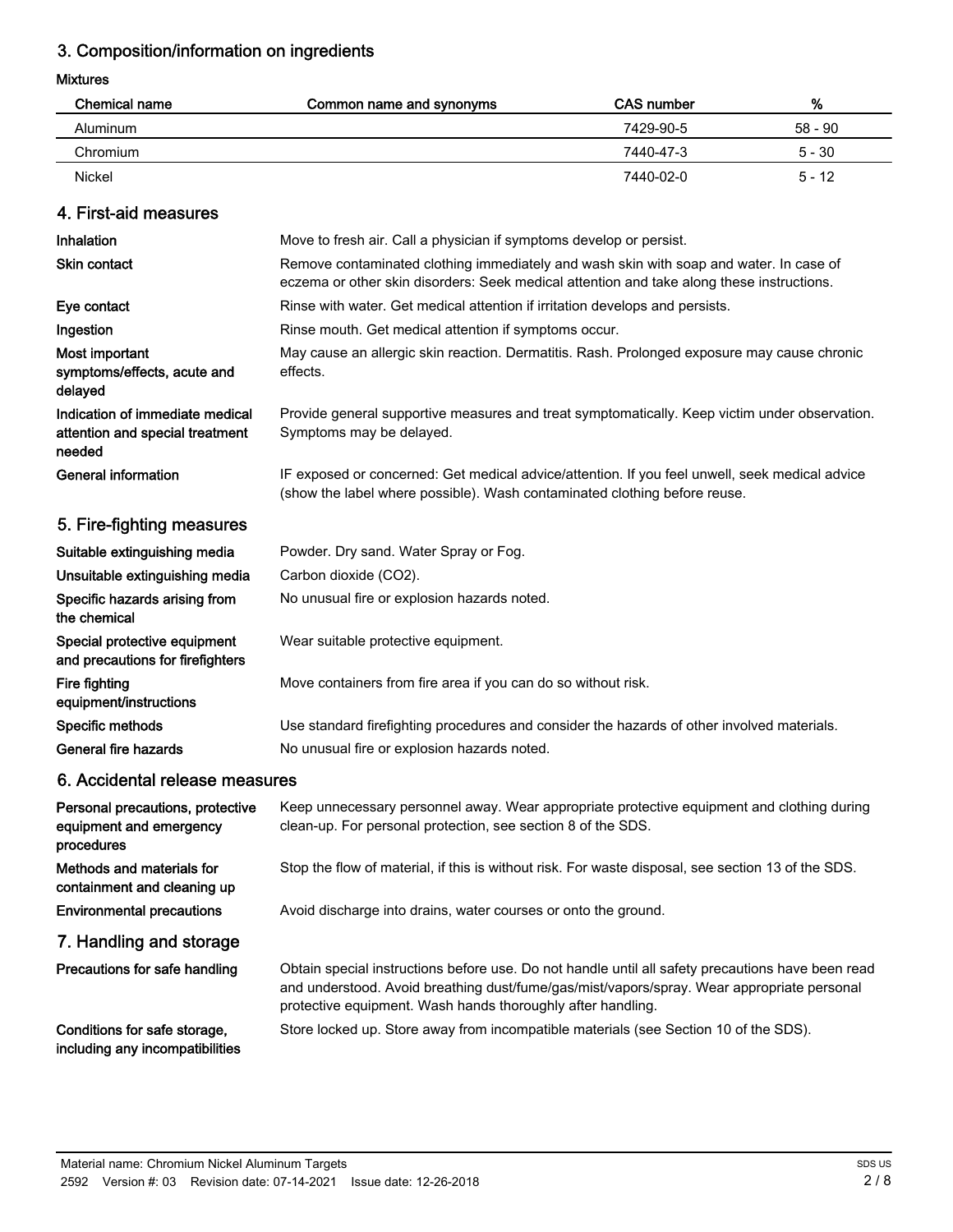# 8. Exposure controls/personal protection

### Occupational exposure limits

The following constituents are the only constituents of the product which have a PEL, TLV or other recommended exposure limit. At this time, the other constituents have no known exposure limits.

| Components                                  | <b>Type</b>                                                                                                                                                                                                                                                      | Value                | Form                 |  |
|---------------------------------------------|------------------------------------------------------------------------------------------------------------------------------------------------------------------------------------------------------------------------------------------------------------------|----------------------|----------------------|--|
| Aluminum (CAS 7429-90-5)                    | <b>PEL</b>                                                                                                                                                                                                                                                       | $5$ mg/m $3$         | Respirable fraction. |  |
|                                             |                                                                                                                                                                                                                                                                  | $15 \text{ mg/m}$    | Total dust.          |  |
| Chromium (CAS 7440-47-3)                    | <b>PEL</b>                                                                                                                                                                                                                                                       | 1 $mg/m3$            |                      |  |
| Nickel (CAS 7440-02-0)                      | <b>PEL</b>                                                                                                                                                                                                                                                       | 1 $mg/m3$            |                      |  |
| US. OSHA Table Z-3 (29 CFR 1910.1000)       |                                                                                                                                                                                                                                                                  |                      |                      |  |
| Components                                  | <b>Type</b>                                                                                                                                                                                                                                                      | Value                | Form                 |  |
| Aluminum (CAS 7429-90-5)                    | <b>TWA</b>                                                                                                                                                                                                                                                       | $5$ mg/m $3$         | Respirable fraction. |  |
|                                             |                                                                                                                                                                                                                                                                  | 15 mg/m3             | Total dust.          |  |
|                                             |                                                                                                                                                                                                                                                                  | 50 mppcf             | Total dust.          |  |
|                                             |                                                                                                                                                                                                                                                                  | 15 mppcf             | Respirable fraction. |  |
| <b>US. ACGIH Threshold Limit Values</b>     |                                                                                                                                                                                                                                                                  |                      |                      |  |
| Components                                  | <b>Type</b>                                                                                                                                                                                                                                                      | Value                | Form                 |  |
| Aluminum (CAS 7429-90-5)                    | <b>TWA</b>                                                                                                                                                                                                                                                       | 1 mg/m $3$           | Respirable fraction. |  |
| Chromium (CAS 7440-47-3)                    | <b>TWA</b>                                                                                                                                                                                                                                                       | $0.5$ mg/m $3$       | Inhalable fraction.  |  |
| Nickel (CAS 7440-02-0)                      | <b>TWA</b>                                                                                                                                                                                                                                                       | $1.5 \text{ mg/m}$ 3 | Inhalable fraction.  |  |
| US. NIOSH: Pocket Guide to Chemical Hazards |                                                                                                                                                                                                                                                                  |                      |                      |  |
| Components                                  | <b>Type</b>                                                                                                                                                                                                                                                      | Value                | Form                 |  |
| Aluminum (CAS 7429-90-5)                    | <b>TWA</b>                                                                                                                                                                                                                                                       | $5$ mg/m $3$         | Respirable.          |  |
|                                             |                                                                                                                                                                                                                                                                  | $5$ mg/m $3$         | Welding fume or      |  |
|                                             |                                                                                                                                                                                                                                                                  |                      | pyrophoric powder.   |  |
|                                             |                                                                                                                                                                                                                                                                  | 10 mg/m3             | Total                |  |
| Chromium (CAS 7440-47-3)                    | <b>TWA</b>                                                                                                                                                                                                                                                       | $0.5$ mg/m $3$       |                      |  |
| Nickel (CAS 7440-02-0)                      | <b>TWA</b>                                                                                                                                                                                                                                                       | $0.015$ mg/m $3$     |                      |  |
|                                             | US. California Code of Regulations, Title 8, Section 5155. Airborne Contaminants                                                                                                                                                                                 |                      |                      |  |
| Components                                  | <b>Type</b>                                                                                                                                                                                                                                                      | Value                | Form                 |  |
| Aluminum (CAS 7429-90-5)                    | PEL                                                                                                                                                                                                                                                              | $5 \text{ mg/m}$     | Respirable fraction. |  |
|                                             |                                                                                                                                                                                                                                                                  | $5$ mg/m $3$         | Pyrophoric powder.   |  |
|                                             |                                                                                                                                                                                                                                                                  | 5 mg/m3              | Welding fume.        |  |
|                                             |                                                                                                                                                                                                                                                                  | 10 mg/m3             | Total dust.          |  |
| Chromium (CAS 7440-47-3)                    | <b>PEL</b>                                                                                                                                                                                                                                                       | $0.5$ mg/m $3$       |                      |  |
| Nickel (CAS 7440-02-0)                      | <b>PEL</b>                                                                                                                                                                                                                                                       | $0.5$ mg/m $3$       |                      |  |
| <b>Biological limit values</b>              | No biological exposure limits noted for the ingredient(s).                                                                                                                                                                                                       |                      |                      |  |
| Appropriate engineering controls            | Good general ventilation should be used. Ventilation rates should be matched to conditions. If                                                                                                                                                                   |                      |                      |  |
|                                             | applicable, use process enclosures, local exhaust ventilation, or other engineering controls to<br>maintain airborne levels below recommended exposure limits. If exposure limits have not been<br>established, maintain airborne levels to an acceptable level. |                      |                      |  |
| Eye/face protection                         | Individual protection measures, such as personal protective equipment<br>Chemical goggles are recommended.                                                                                                                                                       |                      |                      |  |
| Skin protection                             |                                                                                                                                                                                                                                                                  |                      |                      |  |
| Hand protection                             | Wear gloves to prevent metal cuts and skin abrasions during handling.                                                                                                                                                                                            |                      |                      |  |
| Other                                       | Use personal protective equipment as required.                                                                                                                                                                                                                   |                      |                      |  |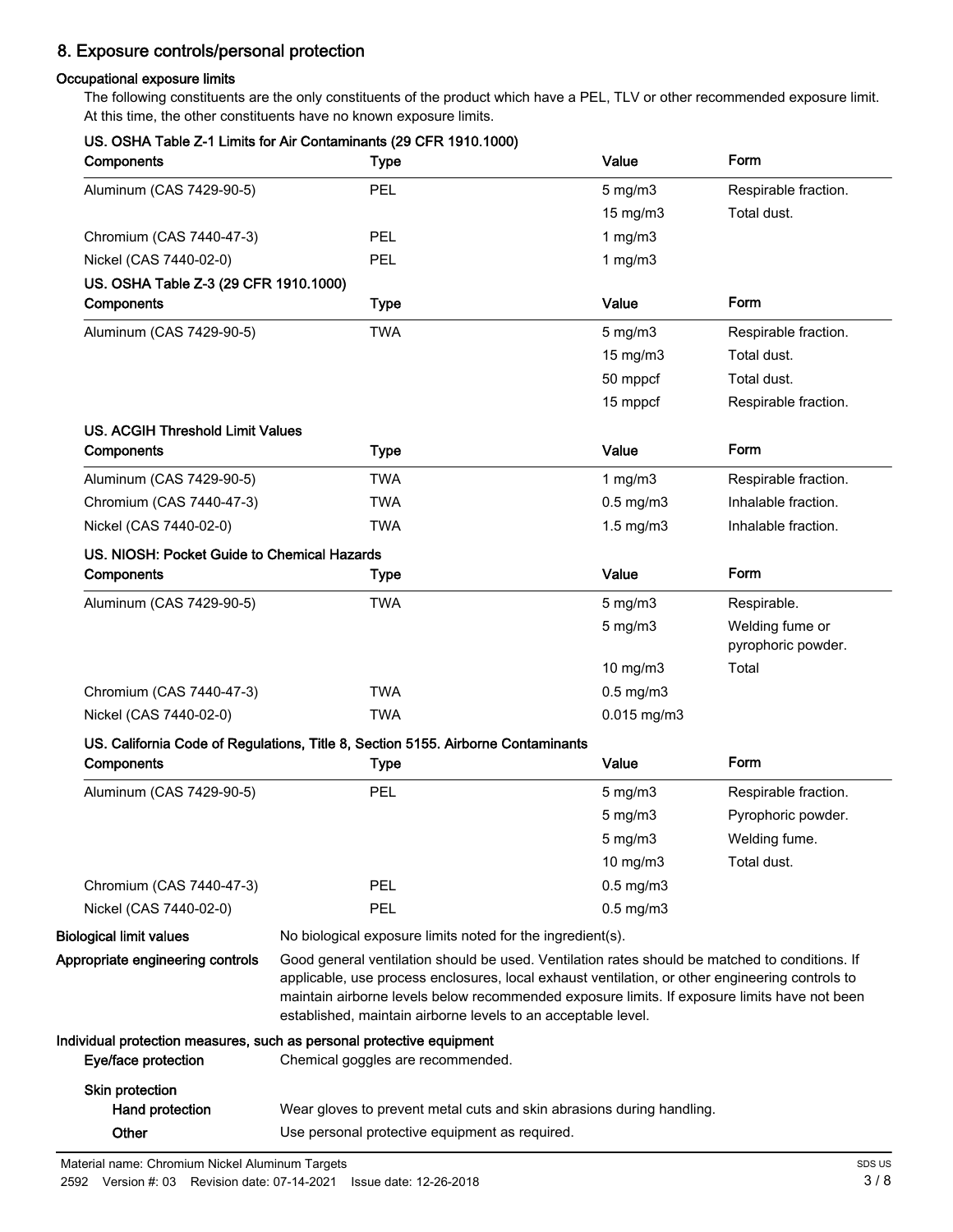| <b>Respiratory protection</b>  | In case of inadequate ventilation, use respiratory protection.                          |
|--------------------------------|-----------------------------------------------------------------------------------------|
| <b>Thermal hazards</b>         | Wear appropriate thermal protective clothing, when necessary.                           |
| General hygiene considerations | Observe any medical surveillance requirements. Contaminated work clothing should not be |

allowed out of the workplace.

# 9. Physical and chemical properties

| Appearance |  |
|------------|--|

| <b>Physical state</b>                             | Solid.                                                                                        |
|---------------------------------------------------|-----------------------------------------------------------------------------------------------|
| Form                                              | Solid.                                                                                        |
| Color                                             | Grey metallic.                                                                                |
| Odor                                              | None.                                                                                         |
| <b>Odor threshold</b>                             | Not applicable.                                                                               |
| pH                                                | Not applicable.                                                                               |
| Melting point/freezing point                      | 2453 °F (1345 °C) estimated / Not applicable.                                                 |
| Initial boiling point and boiling<br>range        | Not applicable.                                                                               |
| Flash point                                       | Not applicable.                                                                               |
| <b>Evaporation rate</b>                           | Not applicable.                                                                               |
| Flammability (solid, gas)                         | None known.                                                                                   |
| Upper/lower flammability or explosive limits      |                                                                                               |
| Explosive limit - lower (%)                       | Not applicable.                                                                               |
| Explosive limit - lower (%)<br>temperature        | Not applicable.                                                                               |
| Explosive limit - upper (%)                       | Not applicable.                                                                               |
| Explosive limit - upper (%)<br>temperature        | Not applicable.                                                                               |
| Vapor pressure                                    | Not applicable.                                                                               |
| Vapor density                                     | Not applicable.                                                                               |
| <b>Relative density</b>                           | Not applicable.                                                                               |
| Solubility(ies)                                   |                                                                                               |
| Solubility (water)                                | Insoluble.                                                                                    |
| <b>Partition coefficient</b><br>(n-octanol/water) | Not applicable.                                                                               |
| Auto-ignition temperature                         | Not applicable.                                                                               |
| <b>Decomposition temperature</b>                  | Not applicable.                                                                               |
| <b>Viscosity</b>                                  | Not applicable.                                                                               |
| Other information                                 |                                                                                               |
| <b>Density</b>                                    | 7.30 - 8.50 g/cm3                                                                             |
| <b>Explosive properties</b>                       | Not explosive.                                                                                |
| <b>Oxidizing properties</b>                       | Not oxidizing.                                                                                |
| Surface tension                                   | Not applicable.                                                                               |
| 10. Stability and reactivity                      |                                                                                               |
| Reactivity                                        | The product is stable and non-reactive under normal conditions of use, storage and transport. |
| <b>Chemical stability</b>                         | Material is stable under normal conditions.                                                   |
| Possibility of hazardous<br>reactions             | No dangerous reaction known under conditions of normal use.                                   |
| <b>Conditions to avoid</b>                        | Contact with incompatible materials.                                                          |
| Incompatible materials                            | Strong acids. Strong oxidizing agents.                                                        |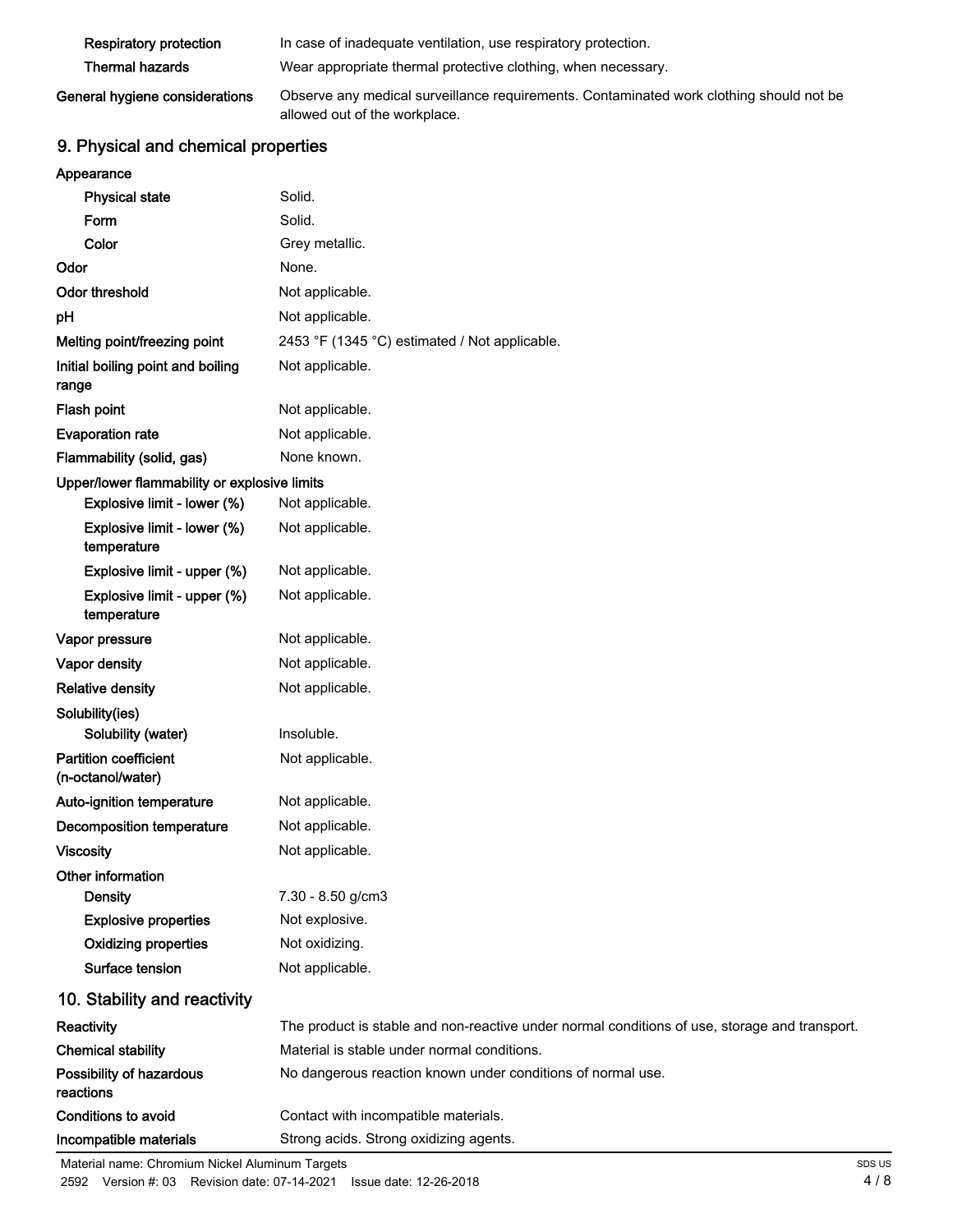11. Toxicological information

| Information on likely routes of exposure<br>Inhalation                                                                                                                                                                       |                                               |                                        |                                                                              |                                                                                                                                                                                                       |
|------------------------------------------------------------------------------------------------------------------------------------------------------------------------------------------------------------------------------|-----------------------------------------------|----------------------------------------|------------------------------------------------------------------------------|-------------------------------------------------------------------------------------------------------------------------------------------------------------------------------------------------------|
| <b>Skin contact</b>                                                                                                                                                                                                          | Prolonged inhalation may be harmful.          |                                        |                                                                              |                                                                                                                                                                                                       |
|                                                                                                                                                                                                                              | May cause an allergic skin reaction.          |                                        |                                                                              |                                                                                                                                                                                                       |
| Eye contact                                                                                                                                                                                                                  |                                               |                                        | Direct contact with eyes may cause temporary irritation.                     |                                                                                                                                                                                                       |
| Ingestion                                                                                                                                                                                                                    |                                               | Expected to be a low ingestion hazard. |                                                                              |                                                                                                                                                                                                       |
| Symptoms related to the<br>physical, chemical and<br>toxicological characteristics                                                                                                                                           |                                               | May cause an allergic skin reaction.   |                                                                              |                                                                                                                                                                                                       |
| Information on toxicological effects                                                                                                                                                                                         |                                               |                                        |                                                                              |                                                                                                                                                                                                       |
| <b>Acute toxicity</b>                                                                                                                                                                                                        | None known.                                   |                                        |                                                                              |                                                                                                                                                                                                       |
| Skin corrosion/irritation                                                                                                                                                                                                    |                                               |                                        | Prolonged skin contact may cause temporary irritation.                       |                                                                                                                                                                                                       |
| Serious eye damage/eye<br>irritation                                                                                                                                                                                         |                                               |                                        | Direct contact with eyes may cause temporary irritation.                     |                                                                                                                                                                                                       |
| Respiratory or skin sensitization<br>Respiratory sensitization                                                                                                                                                               |                                               | Not a respiratory sensitizer.          |                                                                              |                                                                                                                                                                                                       |
| <b>Skin sensitization</b>                                                                                                                                                                                                    |                                               | May cause an allergic skin reaction.   |                                                                              |                                                                                                                                                                                                       |
| Germ cell mutagenicity                                                                                                                                                                                                       | Not classified.                               |                                        |                                                                              |                                                                                                                                                                                                       |
| Carcinogenicity                                                                                                                                                                                                              |                                               | Suspected of causing cancer.           |                                                                              |                                                                                                                                                                                                       |
| Chromium (CAS 7440-47-3)<br>Nickel (CAS 7440-02-0)<br>OSHA Specifically Regulated Substances (29 CFR 1910.1001-1053)<br>Not listed.<br>US. National Toxicology Program (NTP) Report on Carcinogens<br>Nickel (CAS 7440-02-0) |                                               |                                        | 2B Possibly carcinogenic to humans.<br>Known To Be Human Carcinogen.         | 3 Not classifiable as to carcinogenicity to humans.                                                                                                                                                   |
| Reproductive toxicity                                                                                                                                                                                                        |                                               |                                        | This product is not expected to cause reproductive or developmental effects. | Reasonably Anticipated to be a Human Carcinogen.                                                                                                                                                      |
| Specific target organ toxicity -<br>single exposure                                                                                                                                                                          | Not classified.                               |                                        |                                                                              |                                                                                                                                                                                                       |
| Specific target organ toxicity -<br>repeated exposure                                                                                                                                                                        |                                               |                                        | Causes damage to organs through prolonged or repeated exposure.              |                                                                                                                                                                                                       |
| Aspiration hazard                                                                                                                                                                                                            |                                               | Not an aspiration hazard.              |                                                                              |                                                                                                                                                                                                       |
| <b>Chronic effects</b>                                                                                                                                                                                                       | Prolonged exposure may cause chronic effects. |                                        |                                                                              |                                                                                                                                                                                                       |
| 12. Ecological information                                                                                                                                                                                                   |                                               |                                        |                                                                              |                                                                                                                                                                                                       |
| Ecotoxicity                                                                                                                                                                                                                  |                                               |                                        |                                                                              | The product is not classified as environmentally hazardous. However, this does not exclude the<br>possibility that large or frequent spills can have a harmful or damaging effect on the environment. |
| Product                                                                                                                                                                                                                      |                                               | <b>Species</b>                         |                                                                              | <b>Test Results</b>                                                                                                                                                                                   |
|                                                                                                                                                                                                                              |                                               |                                        |                                                                              |                                                                                                                                                                                                       |
| Chromium Nickel Aluminum Targets<br>Aquatic<br>Acute                                                                                                                                                                         |                                               |                                        |                                                                              |                                                                                                                                                                                                       |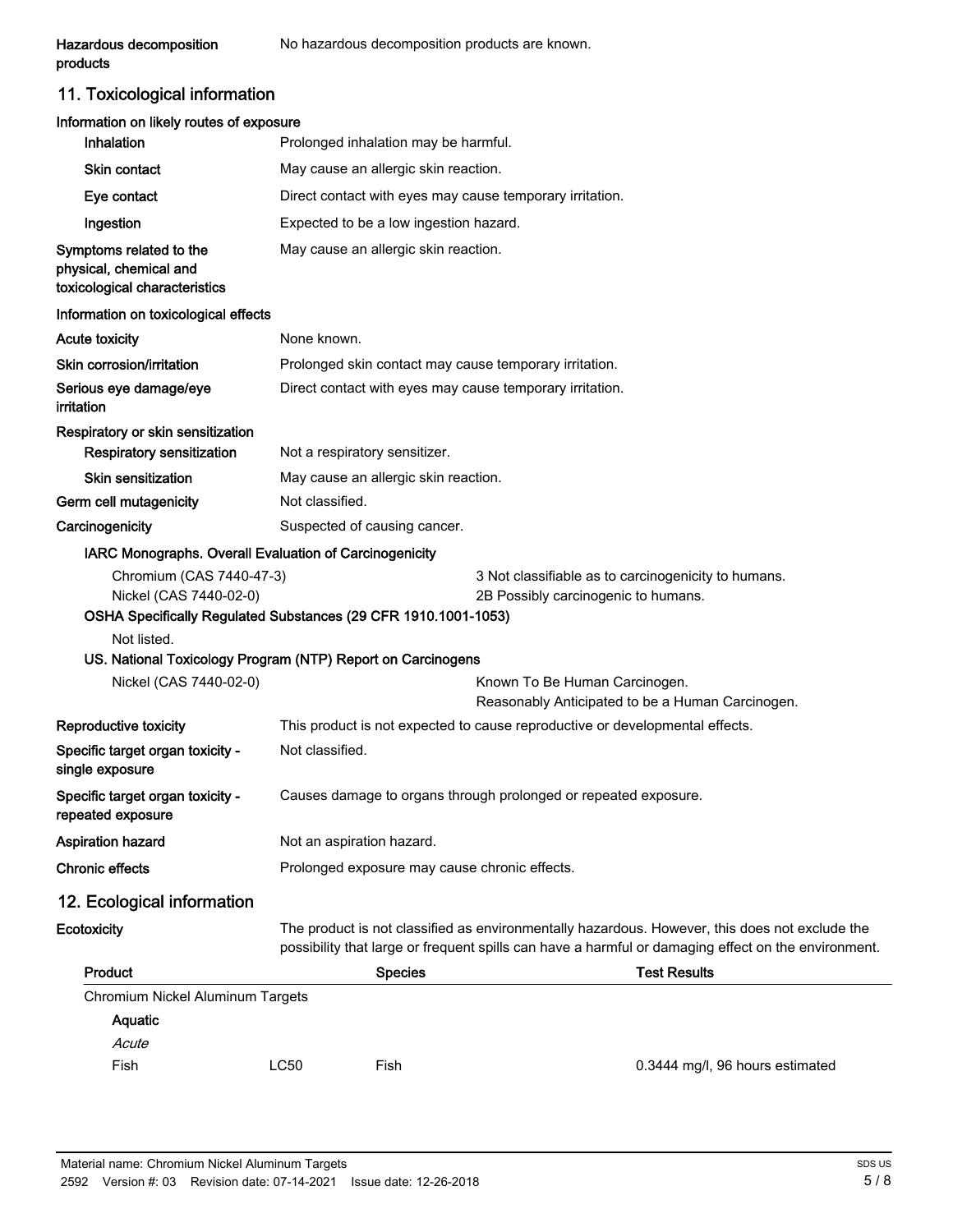| Components                                            |                                                                                                                                                                                                                                             | <b>Species</b>                                                               | <b>Test Results</b>                                                                                                                                                                                      |
|-------------------------------------------------------|---------------------------------------------------------------------------------------------------------------------------------------------------------------------------------------------------------------------------------------------|------------------------------------------------------------------------------|----------------------------------------------------------------------------------------------------------------------------------------------------------------------------------------------------------|
| Nickel (CAS 7440-02-0)                                |                                                                                                                                                                                                                                             |                                                                              |                                                                                                                                                                                                          |
| Aquatic                                               |                                                                                                                                                                                                                                             |                                                                              |                                                                                                                                                                                                          |
| Acute                                                 |                                                                                                                                                                                                                                             |                                                                              |                                                                                                                                                                                                          |
| Fish                                                  | <b>LC50</b>                                                                                                                                                                                                                                 | Rainbow trout, donaldson trout<br>(Oncorhynchus mykiss)                      | $0.06$ mg/l, 4 days                                                                                                                                                                                      |
| Persistence and degradability                         |                                                                                                                                                                                                                                             | No data is available on the degradability of any ingredients in the mixture. |                                                                                                                                                                                                          |
| <b>Bioaccumulative potential</b>                      | No data available.                                                                                                                                                                                                                          |                                                                              |                                                                                                                                                                                                          |
| Mobility in soil                                      | No data available.                                                                                                                                                                                                                          |                                                                              |                                                                                                                                                                                                          |
| Other adverse effects                                 |                                                                                                                                                                                                                                             |                                                                              | No other adverse environmental effects (e.g. ozone depletion, photochemical ozone creation<br>potential, endocrine disruption, global warming potential) are expected from this component.               |
| 13. Disposal considerations                           |                                                                                                                                                                                                                                             |                                                                              |                                                                                                                                                                                                          |
| <b>Disposal instructions</b>                          |                                                                                                                                                                                                                                             | accordance with local/regional/national/international regulations.           | Collect and reclaim or dispose in sealed containers at licensed waste disposal site. Incinerate the<br>material under controlled conditions in an approved incinerator. Dispose of contents/container in |
| Local disposal regulations                            |                                                                                                                                                                                                                                             | Dispose in accordance with all applicable regulations.                       |                                                                                                                                                                                                          |
| Hazardous waste code                                  | D007: Waste Chromium<br>The waste code should be assigned in discussion between the user, the producer and the waste                                                                                                                        |                                                                              |                                                                                                                                                                                                          |
| Waste from residues / unused<br>products              | disposal company.<br>Dispose of in accordance with local regulations. Empty containers or liners may retain some<br>product residues. This material and its container must be disposed of in a safe manner (see:<br>Disposal instructions). |                                                                              |                                                                                                                                                                                                          |
| Contaminated packaging                                | Since emptied containers may retain product residue, follow label warnings even after container is<br>emptied. Empty containers should be taken to an approved waste handling site for recycling or<br>disposal.                            |                                                                              |                                                                                                                                                                                                          |
| 14. Transport information                             |                                                                                                                                                                                                                                             |                                                                              |                                                                                                                                                                                                          |
| <b>DOT</b>                                            |                                                                                                                                                                                                                                             |                                                                              |                                                                                                                                                                                                          |
| <b>UN number</b>                                      | <b>UN3178</b>                                                                                                                                                                                                                               |                                                                              |                                                                                                                                                                                                          |
| UN proper shipping name<br>Transport hazard class(es) |                                                                                                                                                                                                                                             | Flammable solid, inorganic, n.o.s.                                           |                                                                                                                                                                                                          |
| <b>Class</b>                                          | 4.1                                                                                                                                                                                                                                         |                                                                              |                                                                                                                                                                                                          |
| Subsidiary risk                                       |                                                                                                                                                                                                                                             |                                                                              |                                                                                                                                                                                                          |
| Label(s)                                              | 4.1                                                                                                                                                                                                                                         |                                                                              |                                                                                                                                                                                                          |
| Packing group<br>Special precautions for user         | Ш                                                                                                                                                                                                                                           | Read safety instructions, SDS and emergency procedures before handling.      |                                                                                                                                                                                                          |
| <b>Special provisions</b>                             | A1, IB8, IP3, T1, TP33                                                                                                                                                                                                                      |                                                                              |                                                                                                                                                                                                          |
| Packaging exceptions                                  | 151                                                                                                                                                                                                                                         |                                                                              |                                                                                                                                                                                                          |
| Packaging non bulk                                    | 213                                                                                                                                                                                                                                         |                                                                              |                                                                                                                                                                                                          |
| Packaging bulk                                        | 240                                                                                                                                                                                                                                         |                                                                              |                                                                                                                                                                                                          |
| <b>IATA</b>                                           |                                                                                                                                                                                                                                             |                                                                              |                                                                                                                                                                                                          |
| <b>UN number</b>                                      | <b>UN3178</b>                                                                                                                                                                                                                               |                                                                              |                                                                                                                                                                                                          |
| UN proper shipping name<br>Transport hazard class(es) |                                                                                                                                                                                                                                             | Flammable solid, inorganic, n.o.s.                                           |                                                                                                                                                                                                          |
| <b>Class</b>                                          | 4.1                                                                                                                                                                                                                                         |                                                                              |                                                                                                                                                                                                          |
| Subsidiary risk                                       |                                                                                                                                                                                                                                             |                                                                              |                                                                                                                                                                                                          |
| Packing group                                         | Ш                                                                                                                                                                                                                                           |                                                                              |                                                                                                                                                                                                          |
| <b>Environmental hazards</b>                          | No.                                                                                                                                                                                                                                         |                                                                              |                                                                                                                                                                                                          |
| <b>ERG Code</b>                                       | 3L                                                                                                                                                                                                                                          |                                                                              |                                                                                                                                                                                                          |
| Special precautions for user                          |                                                                                                                                                                                                                                             | Read safety instructions, SDS and emergency procedures before handling.      |                                                                                                                                                                                                          |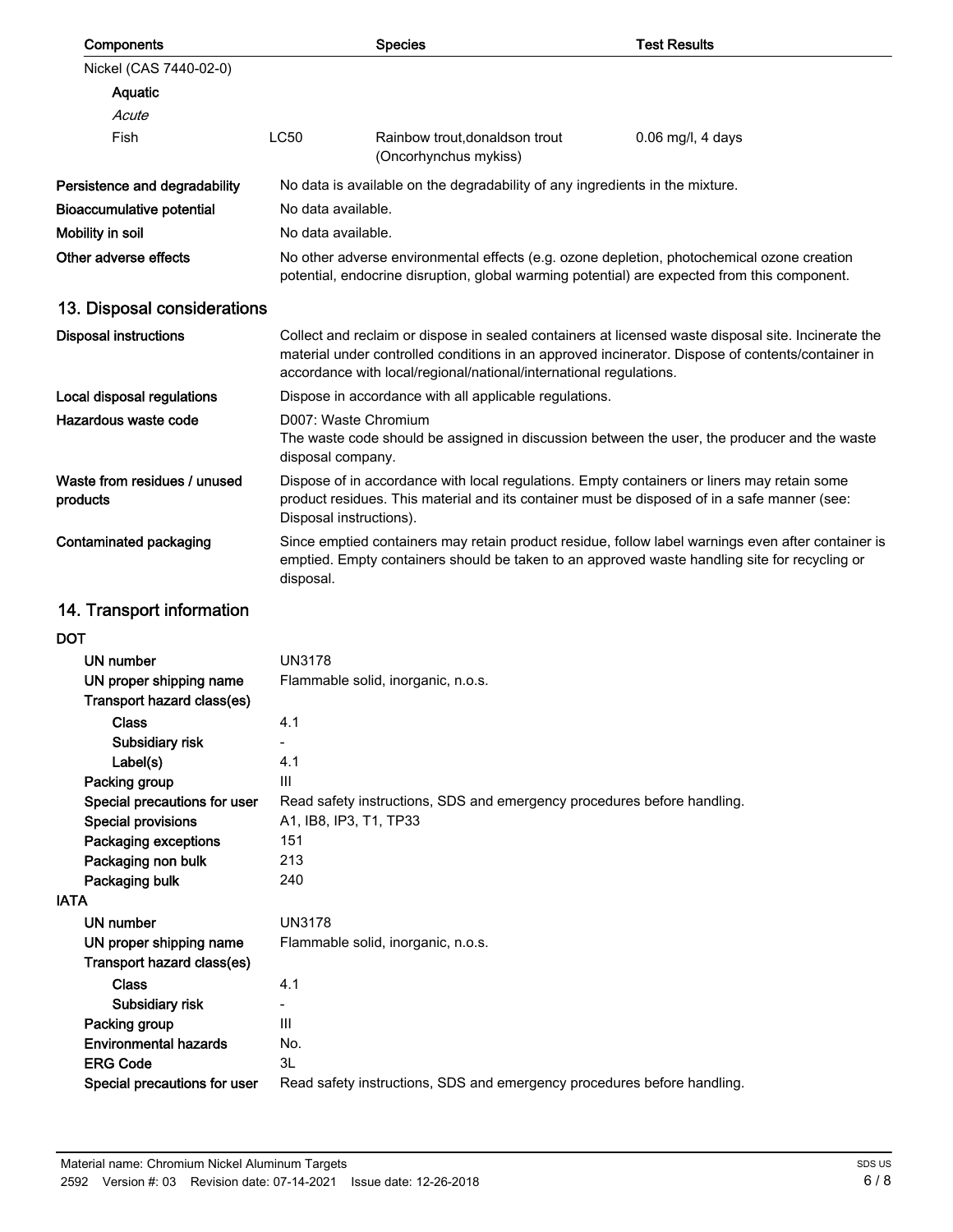| Other information               |                                                                         |
|---------------------------------|-------------------------------------------------------------------------|
| Passenger and cargo<br>aircraft | Allowed with restrictions.                                              |
| Cargo aircraft only             | Allowed with restrictions.                                              |
| <b>IMDG</b>                     |                                                                         |
| UN number                       | UN3178                                                                  |
| UN proper shipping name         | FLAMMABLE SOLID, INORGANIC, N.O.S.                                      |
| Transport hazard class(es)      |                                                                         |
| <b>Class</b>                    | 4.1                                                                     |
| Subsidiary risk                 |                                                                         |
| Packing group                   | Ш                                                                       |
| <b>Environmental hazards</b>    |                                                                         |
| Marine pollutant                | No.                                                                     |
| EmS                             | $F-A. S-G$                                                              |
| Special precautions for user    | Read safety instructions, SDS and emergency procedures before handling. |
| <b>DOT</b>                      |                                                                         |





# IATA; IMDG



# 15. Regulatory information

| US federal regulations                                                                                                 | This product is a "Hazardous Chemical" as defined by the OSHA Hazard Communication<br>Standard, 29 CFR 1910.1200. |         |  |
|------------------------------------------------------------------------------------------------------------------------|-------------------------------------------------------------------------------------------------------------------|---------|--|
| <b>Toxic Substances Control Act (TSCA)</b>                                                                             |                                                                                                                   |         |  |
|                                                                                                                        | TSCA Section 12(b) Export Notification (40 CFR 707, Subpt. D)                                                     |         |  |
| Not regulated.                                                                                                         |                                                                                                                   |         |  |
| CERCLA Hazardous Substance List (40 CFR 302.4)                                                                         |                                                                                                                   |         |  |
| Chromium (CAS 7440-47-3)                                                                                               |                                                                                                                   | Listed. |  |
| Nickel (CAS 7440-02-0)                                                                                                 |                                                                                                                   | Listed. |  |
| SARA 304 Emergency release notification                                                                                |                                                                                                                   |         |  |
| Not regulated.                                                                                                         |                                                                                                                   |         |  |
|                                                                                                                        | OSHA Specifically Regulated Substances (29 CFR 1910.1001-1053)                                                    |         |  |
| Not listed.                                                                                                            |                                                                                                                   |         |  |
| Superfund Amendments and Reauthorization Act of 1986 (SARA)<br>SARA 302 Extremely hazardous substance                  |                                                                                                                   |         |  |
| Not listed.                                                                                                            |                                                                                                                   |         |  |
| Material name: Chromium Nickel Aluminum Targets<br>2592 Version #: 03 Revision date: 07-14-2021 Issue date: 12-26-2018 |                                                                                                                   |         |  |